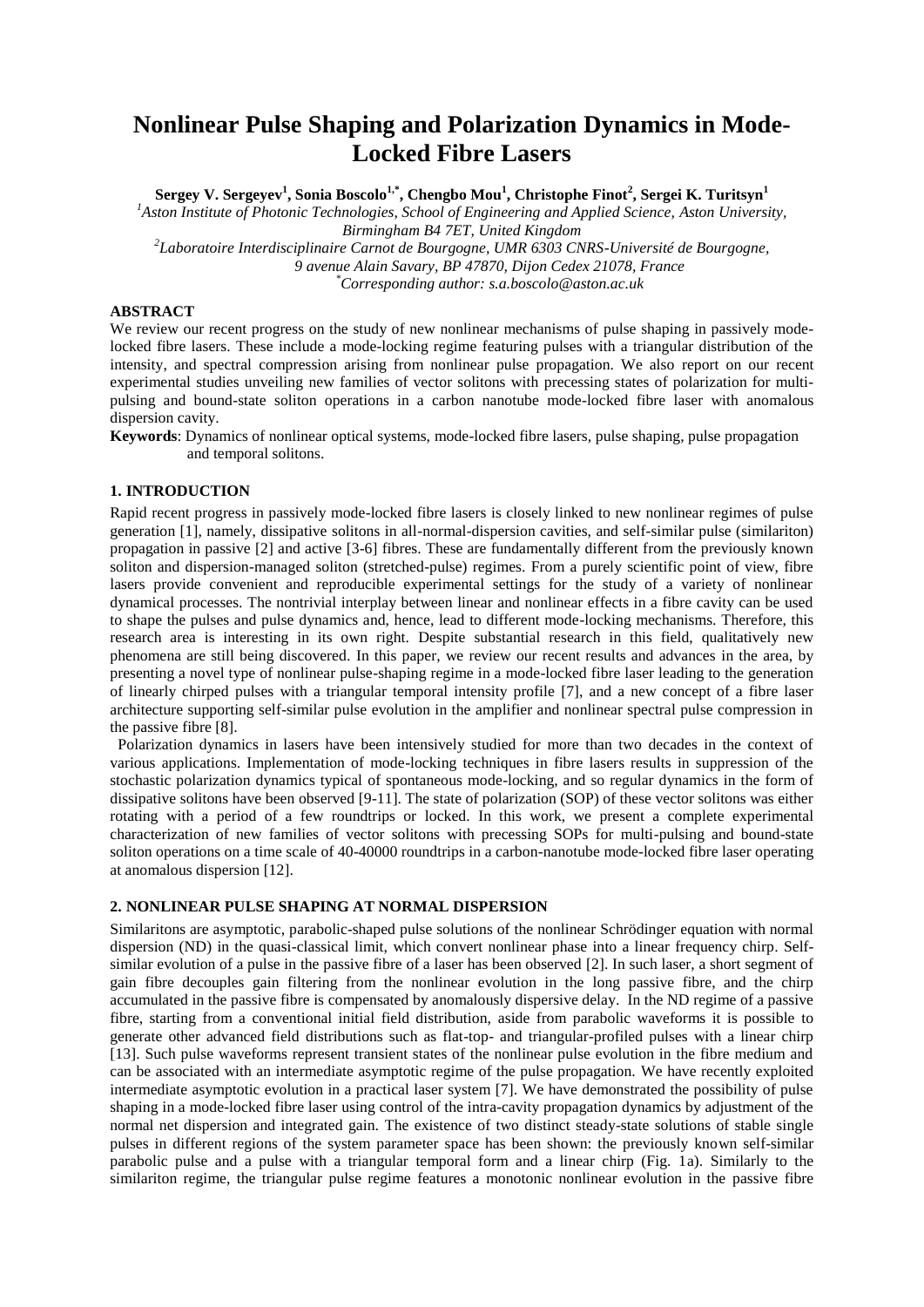segment of the laser, though the scales of temporal and spectral broadening are larger. The main difference with the similariton regime is that the chirp is changed from normal at the end of the gain fibre to anomalous at the entrance of the passive fibre by the dispersive delay. The anomalous chirp at the entrance of the passive fibre is consistent with our findings on triangular pulse generation in single-pass fibre systems [13,14].



*Figure 1. (a) Solutions obtained at representative points of the parameter space of the parabolic and triangular pulse regimes in a passive similariton fibre laser cavity: temporal (red, solid curves) and spectral (black, dashdotted curves) profiles of the pulse at the end of the passive fibre. Results adapted from [7]. (b) Evolution of the pulse spectral profile along an amplifier similariton fibre cavity with (left) and without (right) nonlinear spectral compression. Results adapted from [8].* 

 Similaritons in the presence of gain constitute nonlinear attractors [15]. Amplifier similaritons have been stabilized in fibre oscillators [3-6]. In this case, the nonlinear attraction of the gain fibre is responsible for mode locking of the laser, and strong spectral filtering plays a supporting role by compensating both the broad pulse duration and bandwidth after the gain segment and, hence, facilitating the creation of a self-consistent cavity [4]. However, such filtering introduces high energy loss. We have recently proposed a new fibre laser design where the pulse-shaping mechanism is dominated by two nonlinear processes with distinctly different dynamics: similariton formation with nonlinear attraction in the gain fibre, and spectral compression arising from nonlinear propagation in the passive fibre [8]. In this design, a dispersive delay line imparts an anomalous chirp on the normally chirped pulse as produced by the amplifier. The anomalously chirped, large-bandwidth pulse is then spectrally compressed in a ND fibre. Indeed, for the anomalously chirped pulse entering the fibre, where the long and the short wavelengths are in the trailing and leading edges, respectively, the effect of self-phase modulation is to redistribute both the long and the short wavelengths toward the centre wavelength and, therefore, to spectrally compress the pulse instead of spectrally broadening it [16]. This results in a significant increase of the energy spectral density of the pulse (Fig. 1b), and nonlinear spectral compression benefits the laser's power efficiency by preventing strong spectral filtering from being highly dissipative. Moreover, the direct generation of transform-limited picosecond pulses from the laser is made possible. By varying the length of the passive fibre, period-doubling bifurcations [17] and chaotic pulse dynamics can also be observed in the system.

### **3. VECTOR SOLITONS WITH PRECESSING STATES OF POLARIZATION**

In our experiment, we used an erbium-doped fibre ring-cavity laser passively mode-locked with carbon nanotubes [11,12], where we tuned an in-cavity polarization controller (PC) and the PC for the pump laser to obtain different polarization attractors. An in-line polarimeter measured normalized Stokes parameters *s1, s2, s<sup>3</sup>* and degree of polarization *DOP* which are related to the output powers of two linearly cross-polarized SOPs

 $|u|^2$  and  $|v|^2$ , and phase difference between them  $\Delta\phi$  as follows:

$$
S_0 = |u|^2 + |v|^2, S_1 = |u|^2 - |v|^2, S_2 = 2|u||v|\cos\Delta\phi, S_3 = 2|u||v|\sin\Delta\phi, s_i = \frac{S_i}{\sqrt{S_1^2 + S_2^2 + S_3^2}}, \quad DOP = \frac{\sqrt{S_1^2 + S_2^2 + S_3^2}}{S_0}, (i = 1, 2, 3).
$$
 (1)

With a pump current of 320 mA, multi-pulsing in the form of five-pulse soliton dynamics was observed. Multipulsing in the laser arises as a result of interplay between the laser cavities' bandwidth constraints and the energy quantization associated with the resulting mode-locked pulses [17]. DOP oscillations around the value of 30% indicated the presence of SOP oscillations faster than polarimeter resolution time  $(1\mu s)$ , and the trace of these fast oscillations could be also found in the phase difference dynamics. As a result of the fast phase jumps between cross-polarized SOPs and slow SOP precessing, the polarization attractor at the Poincaré sphere comprises a polyline with an outline in the form of a circle. This attractor is located close to the equator at the Poincaré sphere which is an eigenstate for an isotropic laser [18]. Tuning the in-cavity PC led to increased anisotropy which, in turn, resulted in a polarisation-locked bound-state vector soliton. This type of soliton originates from a balance of repulsive and attractive forces between solitons caused by nonlinearity and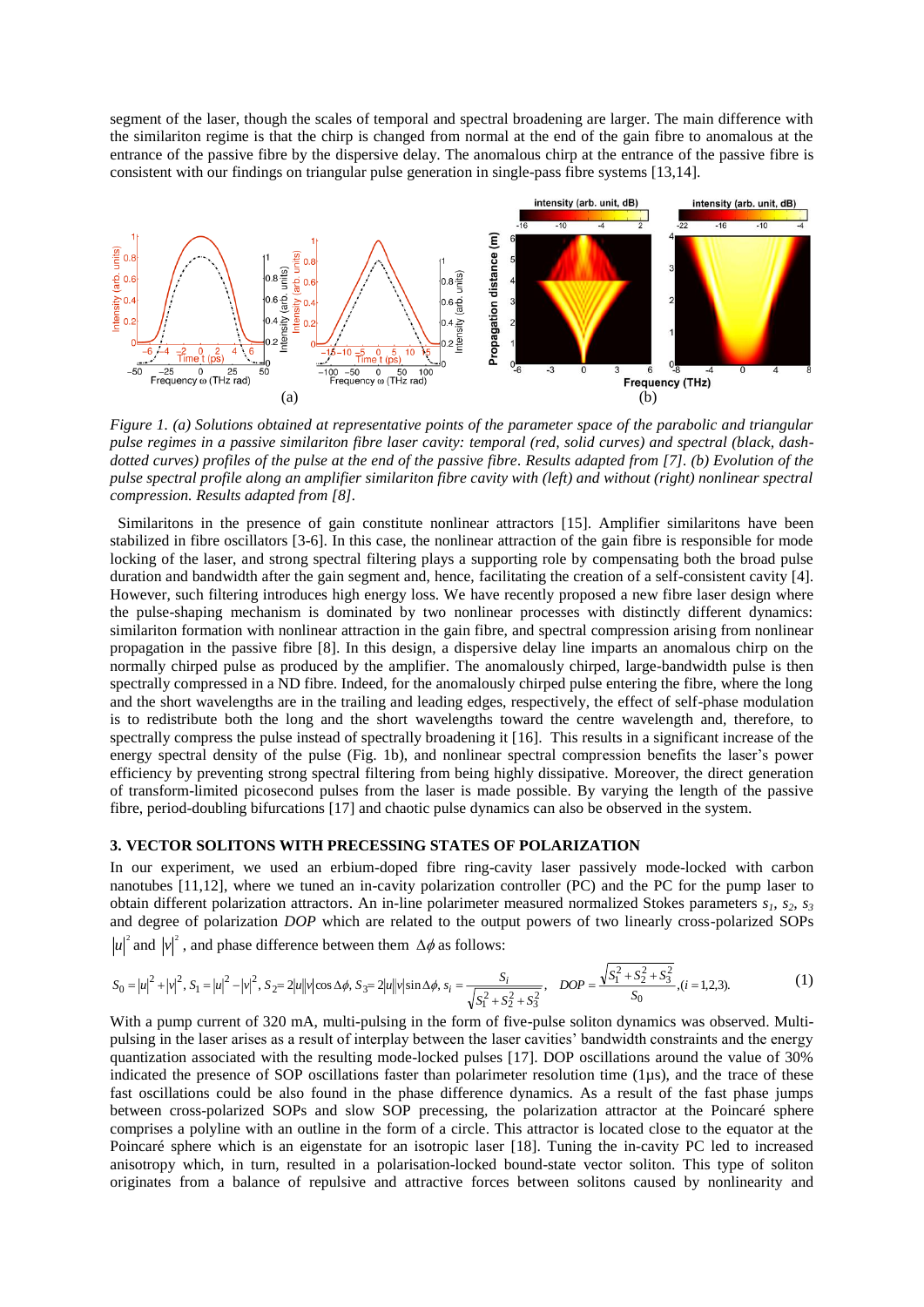dispersion, and can comprise two or more solitons with discrete and fixed pulse separation and phase difference [19]. This polarization-locked vector soliton can be shown as a fixed point in the Poincaré sphere. With a pump current increased to 355mA, the output dynamics took the form of a two-pulse second-harmonic mode-locking operation. DOP and phase difference were almost stabilized. This vector soliton can be related to a polarization attractor at the Poincaré sphere in the form of a limit cycle. In view of the unequal powers for two crosspolarized SOPs, this attractor also corresponds to the case of a strong anisotropy created by the in-cavity PC. By tuning the in-cavity PC, we could achieve combined tightly bound-state soliton and third-harmonic mode-locked operation (Fig. 2). In this case, the DOP was less than 20%, indicating an SOP alternation much faster than the polarimeter's resolution. The polarization attractor at the Poincaré sphere forms a circle.



*Figure 2. Vector soliton with slowly evolving SOP for combined tightly bound-state soliton and third-harmonic mode-locked operation. (a) Output optical spectrum, (b) single pulse train, (c) measured auto-correlation trace. Polarization dynamics in the time frame of 40-40 000 round trips (1µs -1ms) in terms of (d) optical power of orthogonally polarized modes I<sup>x</sup> (solid line) and I<sup>y</sup> (dashed line), total power I=Ix+I<sup>y</sup> (dotted line), (e) phase difference and DOP, and (f) Stokes parameters at Poincaré sphere. Parameters: pump current Ip=355mA, period T=13ns, pulse width T<sub>p</sub>=383fs, output power I* $\approx 0.8$ *mW.* 

 The phase difference dynamics observed in our experiment indicate the presence of coherent coupling between cross-polarized SOPs through the gain sharing and pump and in-cavity PCs [18]. It is well known from the theory of nonlinear coupled oscillators that weak coupling leads to a complex behaviour, and increasing the coupling produces stabilization of the behaviour, i.e. coupled attractors approach a stable steady state [20]. The coupling is determined by pump power, amplitude and phase anisotropy of the cavity caused by PCs. The complex polarization attractor for multi-pulse operation is the result of a weak coupling caused by isotropic cavity. Stabilization takes place with an increased amplitude and phase anisotropy in the cavity and leads to simpler attractors in the form of a fixed point or a limit cycle.

#### **4. CONCLUSIONS**

We have reviewed two recent examples of new nonlinear mechanisms of pulse shaping in mode-locked fibre lasers operating in the normal-dispersion regime. From a fundamental viewpoint, our results open new possibilities for studying nonlinear dynamical processes. From a practical viewpoint, triangular pulses are desired for various photonic applications, including time-domain add-drop multiplexing, wavelength conversion, and optical pulse doubling in frequency and time. The ability to generate highly-chirped parabolic pulses and transform-limited spectrally compressed picosecond pulses from a single device is attractive for applications. In particular, narrow-spectrum pulses are desired in applications requiring high spectral resolution such as in nonlinear vibrational microscopy. We have also reported on recent experimental findings on new types of vector solitons with slowly evolving SOPs on a time scale of 40-40000 round-trips for multi-pulsing and bound-state soliton operations in an anomalous-dispersion, carbon-nanotube mode-locked fibre laser. By unveiling the origin of new types of unique SOPs evolving on very complex trajectories, our experimental studies pave the way to new techniques in metrology, high-resolution femtosecond spectroscopy, high-speed and secure fibre optic communications, nano-optics (trapping and manipulation of nanoparticle and atoms), and spintronics (vector control of magnetization). Details and further developments of these approaches will be presented at the conference.